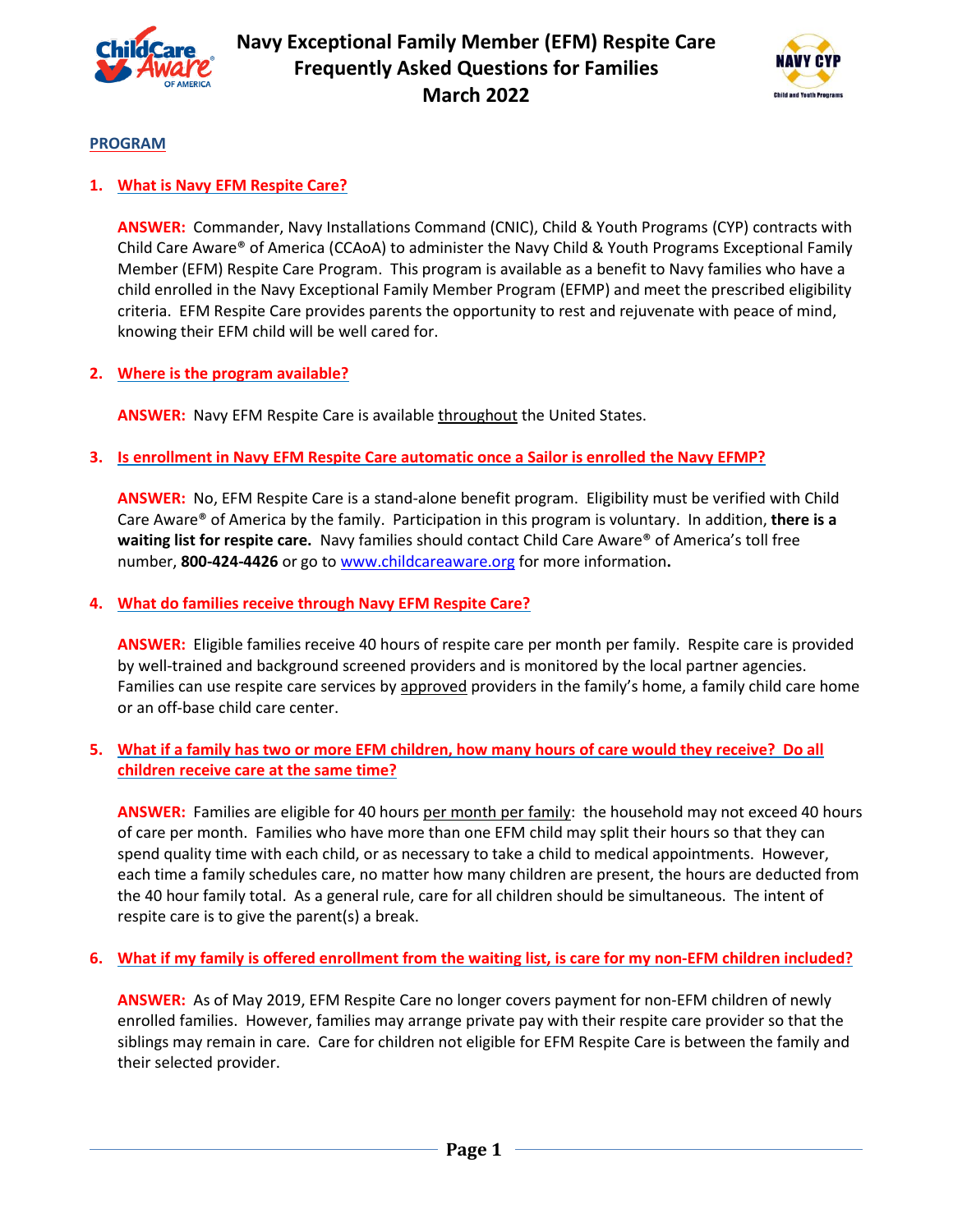



## **FAMILY ELIGIBILITY**

## **1. Who is eligible for Navy EFM Respite Care?**

**ANSWER:** Active duty Sailors, or Reservists on active duty orders, who are current in their enrollment in Navy EFMP with a child (birth through 18 years) assigned category 4 or 5 are eligible for EFM Respite Care. **The child must reside with the Service Member.** The exception is a family who is geographically separated for reasons such as a short term course, remote tours, or for stability of the child's medical/educational needs. When a Sailor divorces/separates and is no longer the primary guardian, the Sailor is no longer eligible for respite care, nor is the parent with whom the child is residing.

Reservists must submit a copy of their orders to verify their status as active duty serving on active orders for at least 180 days. When activated, the families will receive priority enrollment on the waiting list. Families will remain eligible only while on active duty status. It is important for Reservists to plan ahead of orders to begin enrollment process.

## **2. Is a Service Member of another branch (Army, Air Force or Marine Corps) stationed at a Navy base eligible?**

**ANSWER:** No, only Sailors and their families are eligible. If a Sailor is stationed at another Services' base or post, they are still eligible for Navy EFM Respite Care.

# **3. What happens if the EFM child is placed in a Residential Treatment Facility (RTF) for an undetermined period of time? Does the family get removed from the waiting list or lose their respite care if they are enrolled?**

**ANSWER:** If the family is on the waiting list, they will not be removed but the "Need for Care" date will reflect the expected return date of the child. The family will maintain their original call date. The family must contact CCAoA once they know when their child will return home.

If the family is enrolled and the EFM child is expected to return within 90 days, the family can remain enrolled but inactive. If the family has another eligible EFM also in the home, only the child who is in the RTF would be inactive until they return home.

If the EFM child is expected to be in the RTF over 90 days, the family would be dis-enrolled. However, the family can be placed on the waiting list for priority enrollment once the child returns home. This means the family would get the next available space. They would not be automatically re-enrolled.

# **4. What if a Sailor is a single parent and deploys? Can they be enrolled? Does the guardian receive respite care?**

**ANSWER:** Yes, a single Sailor can be enrolled and the child's guardian can receive respite care during deployment if the custodial parent (the Sailor) leaves the children with his/her ex-spouse or other legal guardian. Please note the Sailor must be the custodial parent. Proper guardianship paperwork must be submitted for any guardian other than the child's legal parent.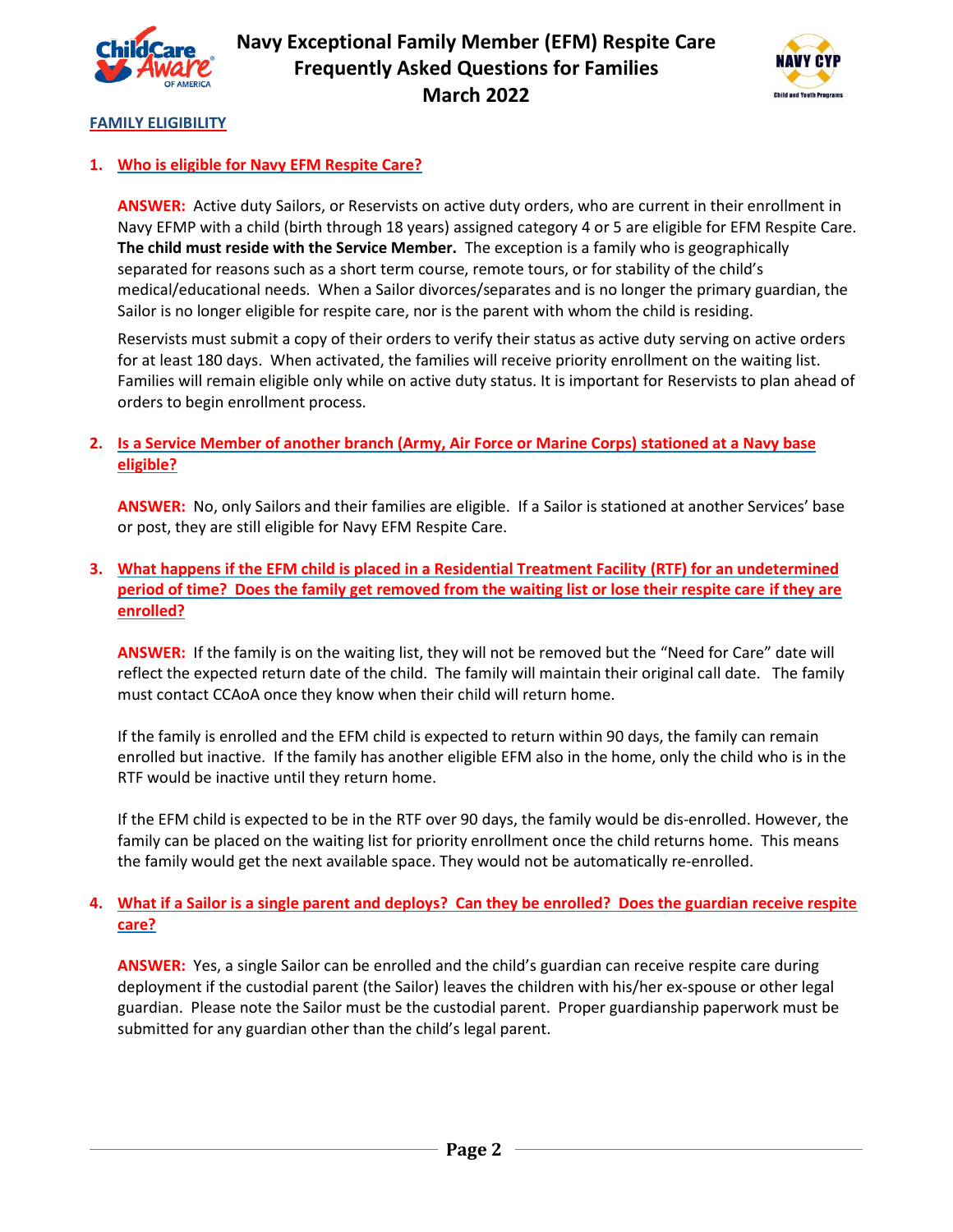



# **5. Can a Sailor eligible for Navy EFM Respite Care also use another respite care program (e.g., Tricare ECHO)?**

**ANSWER:** Yes. If the family is otherwise eligible, a Sailor receiving other respite care services does not disqualify them from receiving EFM Respite Care.

## **6. If I have been receiving sibling care prior to the policy change, can I add additional siblings to my family file?**

**ANSWER:** If the family was enrolled at their current location prior to May 1, 2019 and was a current recipient of sibling care at that time, the family can continue to receive sibling care to include adding additional children through birth, marriage or adoption. Families should also understand that once they PCS or relocate (whereby they are no longer served by the same local agency) they will be required to be placed back on the waiting list and will no longer be eligible for sibling care.

# **EFMP ENROLLMENT VERIFICATION**

# **1. How is a family's enrollment in the Navy Exceptional Family Member Program (EFMP) verified?**

**ANSWER:** The Sailor has access to the Navy Family Accountability and Assessment System (NFAAS) through which the EFMP enrollment information is stored. There are three options to submit this verification: 1) the Service Member can download the PDF auto-generated EFMP Enrollment Letter from NFAAS; 2) the Service Member can take a screenshot of the EFMP page on a computer or through the mobile app that must include: the Sailor's name, child's name, category, and last EFMP update; or 3) request assistance from their EFMP Liaison who can also download the EFMP Enrollment.

**CCAoA does not have access to NFAAS; therefore, it is the family's responsibility to provide documentation of their continued eligibility when requested.** 

# **2. What if a NEW family inquiring about EFM Respite Care does not have a current EFMP update?**

**ANSWER:** Families self-certify their eligibility to be placed on the EFM Respite Care waiting list. A family can be placed on the waiting list with an expired EFMP enrollment; however, they CANNOT be enrolled in EFM Respite Care with an expired EFMP enrollment. It is the family's responsibility to ensure their child's status remains current.

# **3. What happens if a family on the waiting list is offered enrollment before the EFMP enrollment update is processed? Can they be enrolled?**

**ANSWER:** If the family is eligible for enrollment before the EFMP status has been updated, the family cannot be enrolled in EFM Respite Care. If the family is working on their EFMP update, they can defer their offer so they can complete the EFMP update. The family is moved to the projected waiting list with their original application date and their "Need for Care" date is adjusted. If the family does not complete the EFMP update within the prescribed timeframe or provide confirmation of extenuating circumstances, they are removed from the waiting list.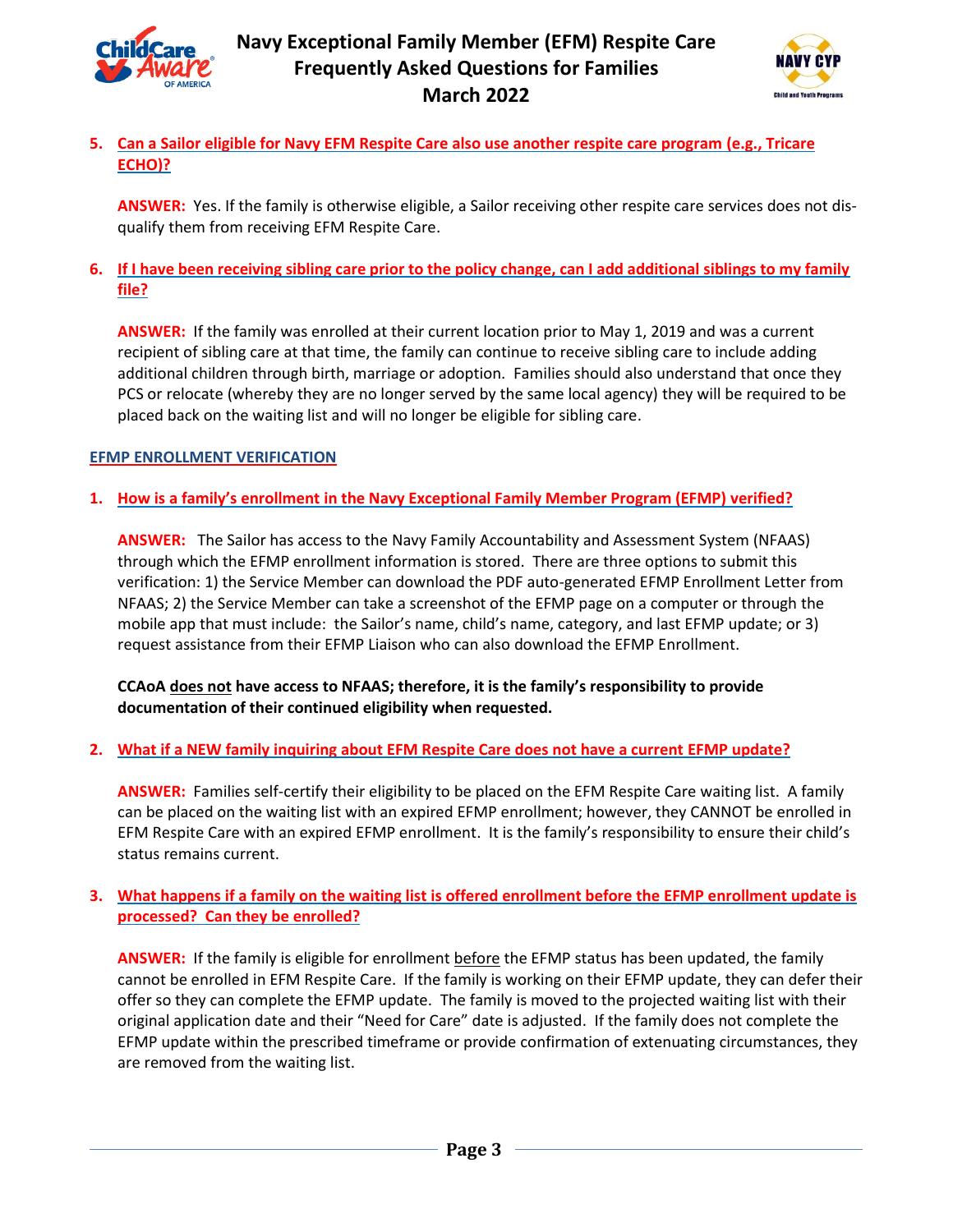



## **4. What if a NEW family's EFMP category is below a category 4 or 5, or a temporary category 6?**

**ANSWER:** An eligibility criterion for Navy EFM Respite Care is an assigned category of 4 or 5. Navy families with children assigned a category 1-3 are not eligible. Children who are assigned a category 6 could be temporarily placed on the waiting list; however, services cannot be offered until a permanent category 4 or 5 is assigned unless an exception is made by CNIC CYP.

#### **5. How do families know when their EFM updates are due?**

**ANSWER:** When a Sailor enrolls a family member in EFMP, they receive confirmation of the category assigned as well as guidance on the EFMP Enrollment Letter that updates are required every three years from the date of enrollment. Sailors have access to NFAAS where EFMP enrollment information is maintained and the enrollment letter is available to download. The EFMP enrollment process can be tracked through this system allowing the family to monitor their child(ren)'s EFM enrollment. In addition, the local EFMP Liaison is listed for the family's convenience. NFAAS provides incremental email reminders to the Service Member regarding EFMP enrollments that are coming due starting at six (6) months in advance of the due date. EFMP updates are completed through the Navy.

When a family is enrolled in EFM Respite Care, they will also receive reminder notices from the partner agency starting at six (6) months prior to their update, which include a notification that services will be disrupted if the update is not completed and verified by CCAoA prior to their expiration.

#### **6. How often is a family's EFMP enrollment verified by CCAoA?**

**ANSWER:** Families must submit an EFMP enrollment letter (per eligible EFM child) prior to enrollment in EFM Respite Care, when an EFMP enrollment for their child is completed, and at least annually upon recertification to continue receiving respite care services.

Families receive a *"Certificate of Approval"* for no longer than a period of one year. Before a family's approval is extended for an additional year of service, the eligibility is reconfirmed. Once the EFMP status is verified, the family is issued a new "*Certificate of Approval*".

#### **7. What is the process for families enrolled in EFM Respite Care when CCAoA verifies EFMP updates?**

**ANSWER:** Families receive email reminders regarding their expiring EFMP status. Once the EFMP enrollment is updated, it is the family's responsibility to submit the EFMP Enrollment Letter to confirm they are still eligible. If a family submitted their EFMP paperwork and it is still in process, the family will be made temporarily inactive NTE 60 days pending CCAoA's confirmation of their new update.

If a family is temporarily inactive during their NTE 60 day period and they contact CCAoA because their update was processed, respite care cannot be reactivated without confirmation that the update was processed, and the category has not changed. If there is a delay in submitting the EFMP Enrollment Letter, i.e., due to holidays, weekends, etc., as long as the child's category remains a 4 or 5, the family can resume care and CCAoA will update their information once the EFMP Enrollment Letter is received. However, the family is responsible to pay for any respite care the family uses while their EFMP status is expired.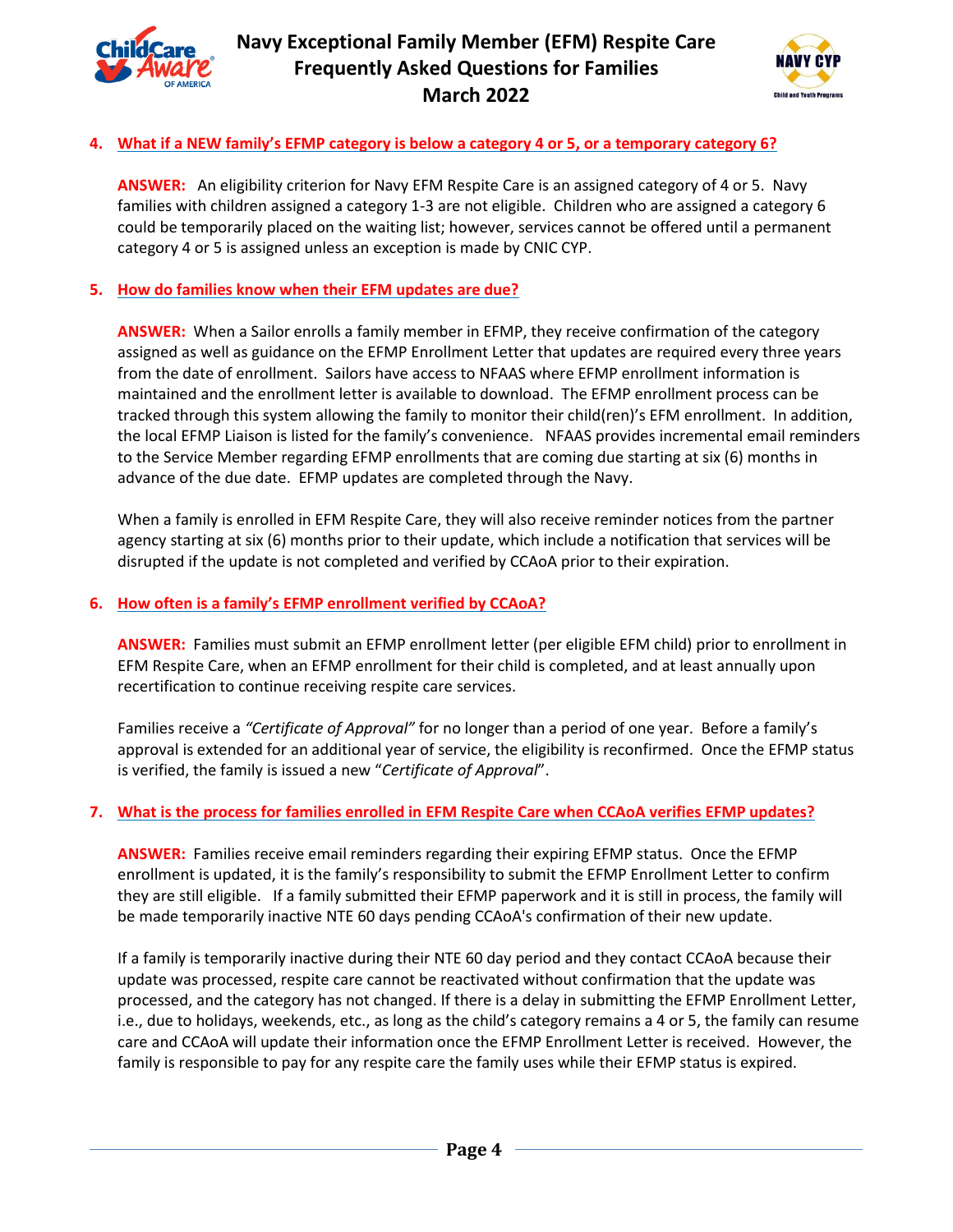



## **8. What happens if a family currently enrolled in Navy EFM Respite Care has a child whose EFMP status expires? Can they continue using respite care?**

**ANSWER:** No, once a child's EFMP status expires, they are no longer eligible until such time as their category/eligibility is reconfirmed by CCAoA. Respite care services for that child are made temporarily inactive NTE 60 days. If the family has one eligible EFM child in the program, services for the entire family (to include siblings if they are eligible) are made temporarily inactive. The child's eligibility must be confirmed by the end of the 60 day period, or the family is made permanently inactive. Prior to disenrollment, CCAoA will evaluate any extenuating circumstances provided by the family and/or other professionals that may prevent the family from updating, e.g., extended hospitalization of child.

If the family has another eligible EFM child in the program whose EFMP status is still current, the family can continue to receive services. For those families who were receiving respite care prior to May 2019, with only EFM children and no sibling(s), are authorized to change an EFM child's status to a sibling IF the EFM's update expires or the child's category is downgraded to category 3 or below AND there is an eligible EFM child still in the program. The sibling child must be age 12 or younger.

## **9. What if a family does not know who to contact to start their EFMP enrollment update?**

**ANSWER:** Families can reach out to their local EFMP Liaison (who is also listed on the EFMP tab in the Service Member's NFAAS account). The EFMP Liaison will assist families with information on the process and provide information on who the EFMP Coordinator is who the family will work with to submit their EFMP enrollment packet.

Additional information about locating your EFMP Liaison is available at https://www.cnic.navy.mil/ffr/family\_readiness/fleet\_and\_family\_support\_program/work-and-familylife/exceptional family member/efmp\_liaisons\_and\_mtf\_coordinators.html.

# **PROVIDER ELIGIBILITY**

# **1. Where can a family receive respite care?**

**ANSWER:** Families can use their respite care hours in one of the following ways:

- 1) In their own home with a trained, background-screen provider,
- 2) In licensed and NAFCC accredited (or equivalent) or CDA-credentialed Family Child Care Home,
- 3) In a licensed and nationally accredited Child Care Center, or
- 4) In a special center that provides care to children with special needs.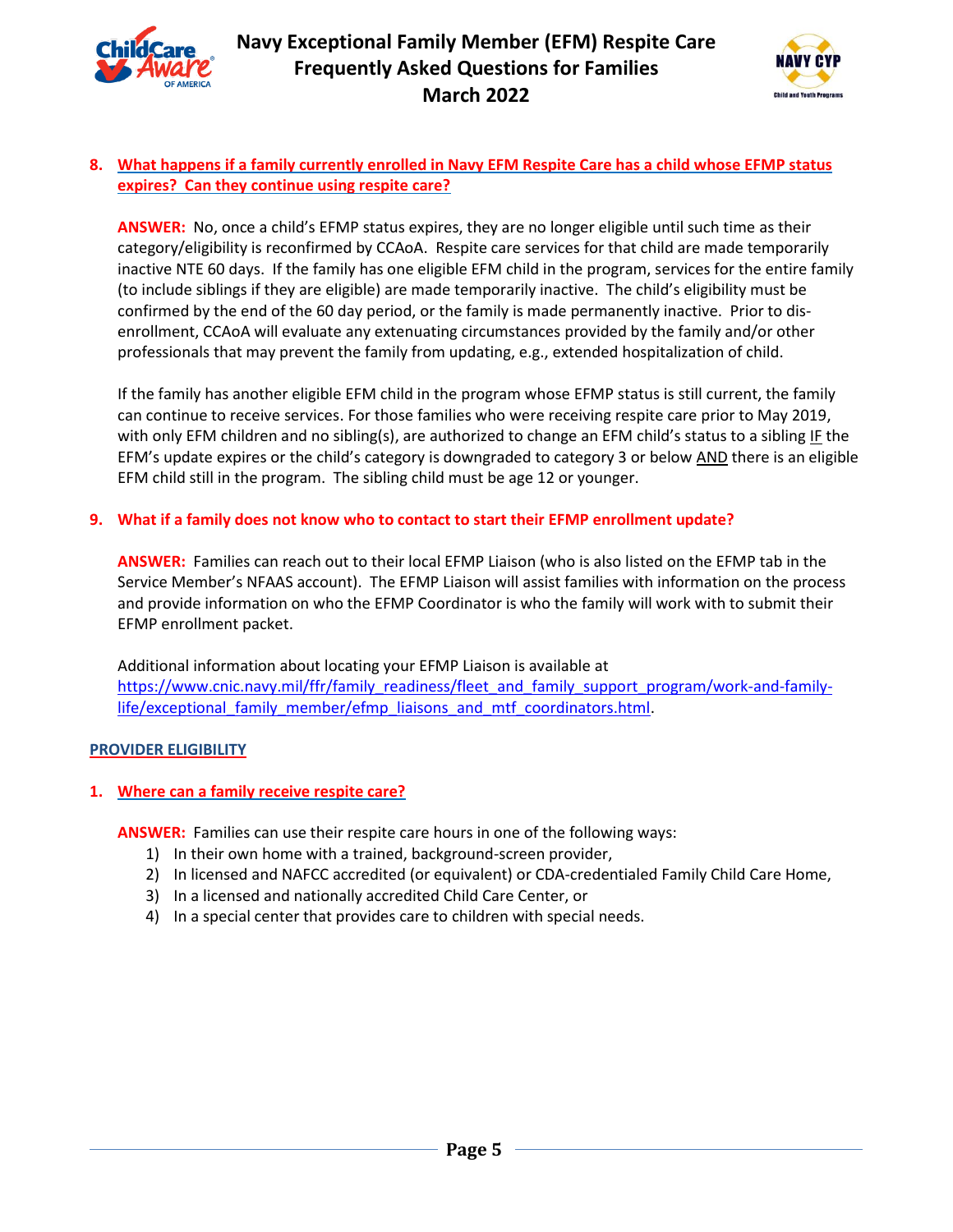



# **2. How can a family get to know the provider before they receive in-home care?**

**ANSWER**: Participating families have the opportunity to meet each prospective provider in their home (or at a neutral agreed upon location) before care occurs. The provider meets the parents and the child so that parents can assess whether their child seems comfortable with the provider. The provider goes over the individual likes and dislikes of the children who are receiving respite care and the best ways the parents find to interact with their children. If parents are uncomfortable with any aspect of the meeting with the provider, they may request other provider referrals. This request can come at any time – before, during or after respite care.

Once respite care begins with selected providers, parents are not required to leave the home. They may, and are encouraged to, remain at home for initial appointments to continue to observe the interactions and continue to show providers any specific care needs or strategies for their child(ren).

# **3. Who are the providers that come into a Sailor's home to provide respite care?**

**ANSWER:** In-home providers are the preferred source of respite care for most families because children are often most comfortable in their own home. In-home providers are recruited by local agencies working with Child Care Aware® of America. In-home providers are also available during evening and weekend hours when centers and licensed homes are not typically operating.

In-home providers must have completed the following pre-service requirements prior to being referred to families:

- 1) CPR certification
- 2) First aid certification
- 3) Identification & Reporting and Preventing Child Abuse & Neglect Training
- 4) Sudden Infant Death Syndrome (SIDS) Training
- 5) Medication Dispensation Training
- 6) State Criminal Repository History check
- 7) Federal Bureau of Investigation (FBI) fingerprint check
- 8) Child Abuse & Neglect Registry check
- 9) Sex Offender Registries check

In addition, providers receive annual in-service training in a variety of special needs topics including working with children with Autism, handling challenging behavior, etc. Providers are recruited with varying levels of education and experience to befit each family's need.

## **4. What if a family wants a preferred provider i.e., someone they already know or a relative with whom their child is familiar? Can this person be their provider?**

**ANSWER**: Yes. A family can use a friend or a relative for respite care. This "preferred provider" may apply to be a provider with the partner agency. This is a perfect scenario because the provider, child and parent already know each other, and parents feel secure with this provider. All providers, even those preselected by or related to the family, must complete all pre-service training and background check requirements (listed above). A preferred provider *cannot* live with the family or be financially dependent on the family.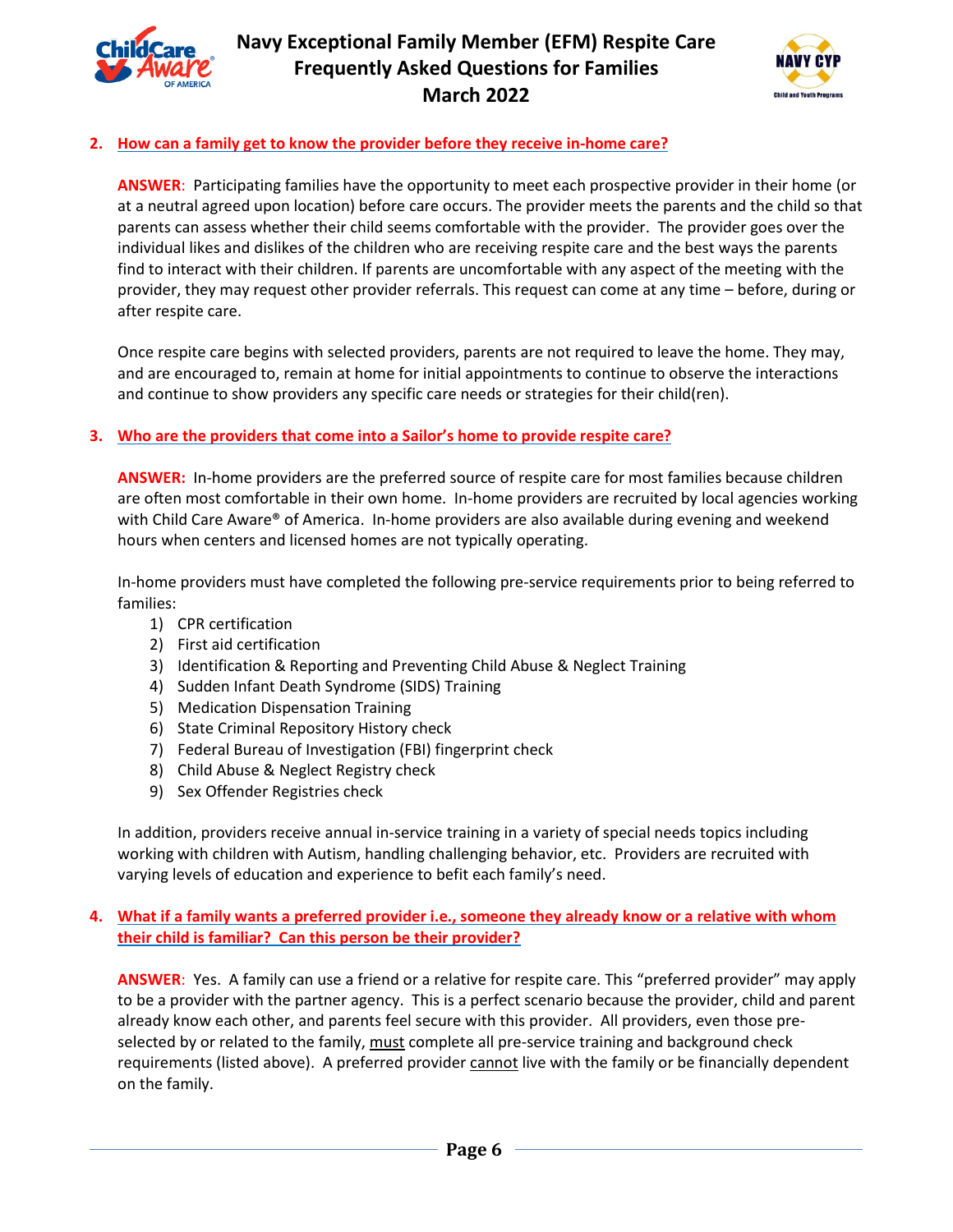



#### **MISCELLANEOUS**

#### **1. How do a provider and family know when they can start care?**

**ANSWER:** When a family selects an "approved" provider (one who has completed all required pre-service criteria), the agency confirms and completes the selected provider's information section on the family application. This requires the "start date" for care which is when care can begin. The update to the application is submitted to Child Care Aware® of America and is processed within 5-7 business days. Each family and provider receive a "*Certificate of Approval*" and attendance sheet per child via email once the family has made their provider selection.

"*Certificates of Approval*" are issued for periods no longer than one year, but the period can be shorter. It is important to remind families to review the certificate information and dates. Annual recertification for each family is in the month they were entered in our system. EFMP updates that are due within the certificate year would affect the approval dates as well.

For example,

- 1) A family applies in January 6, 2020 (application entered in our system)
- 2) The family selects a provider on February 3, 2020
- 3) Their child's EFMP paperwork is due by December 15, 2020 of the same year
- 4) The certificate start date would be February 3, 2020 (when the provider was selected), but the end date would be December 15, 2020. As long as the EFMP update has been completed and verified by Child Care Aware® of America before that date, the certificate schedule would be extended but only through January of the following year which is their recertification month.
- 5) Child Care Aware® of America will then reach out to the family at least 60 days prior to their recertification date (November 6, 2020) to provide instruction on how to recertify their family for another year of service. The email would detail what documents need to be submitted to CCAoA via email or fax: 1) updated EFMP Letter from NFAAS dated the same date as the recertification email from CCAoA or later; 2) most recent LES (within 30 days), financial information may be blacked out; 3) copy of Annual Recertification Statement signed by the Service Member and each line initialed (attached); spouse signature accepted when Service Member is deployed. The notification will reiterate the timeframe to complete this process, as well as consequences for not taking necessary actions. If all documents are received and complete within the 60 days prior to recertification, the new certificate dates would be January 6, 2021 – January 5, 2022.

# **If a family does not complete the process before their recertification date, then the family will be made inactive, cannot use care, and be responsible for payment to their provider for any care used after their certificate expired.**

#### **2. How often are site visits completed for EFM Respite Care?**

**ANSWER:** Partner agencies are required to conduct quarterly site visits during respite care. If a provider works with multiple families, each family must receive a site visit at least once a year. During one quarter, the partner agency must conduct a mid-year discussion with both the family and provider.